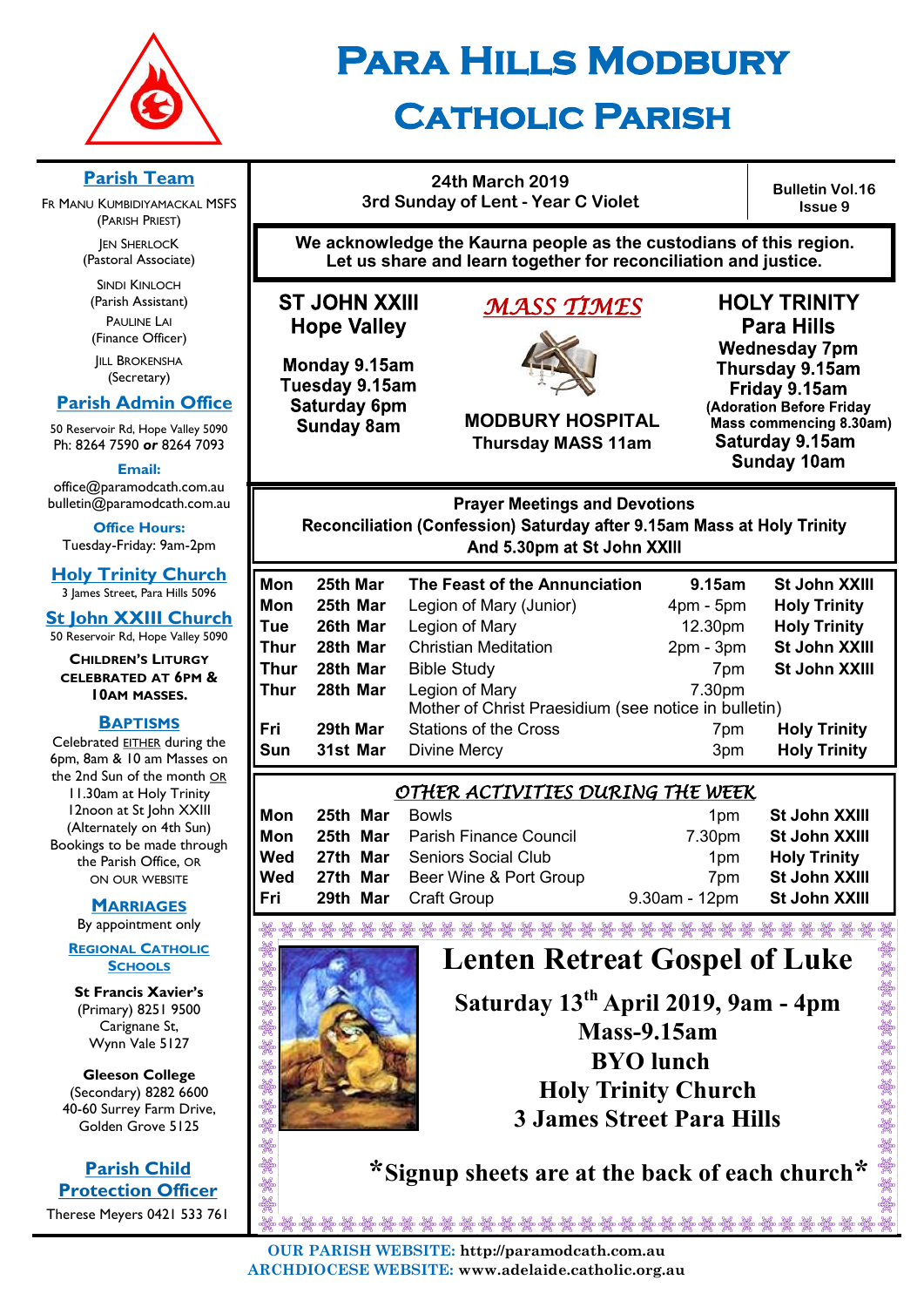#### **CALL TO REPENTANCE**

On this third Sunday of Lent, the church provides us another moment of grace to straighten us on our journey. Today, we celebrate the Lord who frees us from our slavery to sin, if only we listen to His warning to repent. Hence, our central theme today is repentance. At times, we are tempted to view repentance as something unimportant. On the contrary, today's gospel tells us that it is an important step to salvation. Repentance is, feeling sorry for the wrongs we committed, and a firm resolve not to deliberately commit them again. Sincere repentance provokes God's compassion, mercy and love. In our second reading, Paul kindly reminded us of the

consequences of deliberately going contrary to God's will. He carefully traced the death of the Israelites to their inability to please God. That is to say, because they sinned against God. Hence, Paul concluded by warning us that: "All these happened as a warning, and it was written down to be a lesson for us who are living at the end of the age." In his letter to the Romans he puts it directly: "The wages of sin is death, but the free gift of God is eternal life" (Rom 6, 23.) In today's gospel, Jesus was very direct in his words when he said: "Unless you repent you will perish." One might say that this is too harsh to come from Christ who is merciful and compassionate. The truth is that when Jesus speaks this way, it does not diminish his compassion and mercy. Rather, he does so because he actually cares for us and sees what we cannot see. He simply warns us of the negative consequences of living a sinful life and wants us to repent and live a better life. This Sunday, the good news is that we are given the opportunity to learn from the failures of our ancestors. We are given another opportunity to call upon the Lord who is "merciful, compassionate and love." Jesus wants us to take a bold and positive step

towards amending our way of life. This is a call to repentance for the times we neglected and failed both God and our neighbours; for the times we chose evil over good; and for those moments we despaired and displayed remarkable lack of faith in God. The patient,

compassionate and loving Father is ready welcome us back. Our repentance then, attracts God's mercy,

compassion, forgiveness and thus brings us salvation. It brings about healing and restoration of hope for a better future. So, if we sincerely repent of our sins, God will not only forgive us, but He will heal us.

Finally, compassion means to suffer with, and also to love with. Therefore, God's compassion and mercy for us is

always associated with his love. Just as God knew how miserable the Israelites were in Egypt, He knows how miserable we are under the slavery of sin. He is aware of our enslavement by both habitual sins of omission and commission. He also knows the efforts we are making to live good lives and how we often fail. So, this Lent, Jesus is ready to suffer with us so that we might be free from the slavery of sin. Through our repentance, His compassion, mercy, and love we would be healed and restored to life this season and beyond.

Tanulumbedramalaked

**THE FEAST OF THE ANNUNCIATION OF THE LORD**

**Mass will be celebrated for the Feast of the Annunciation at St John XXIII, 50 Reservoir Road, Hope Valley 9.15am**

Readings for 31st March 2019

| 1st Reading Joshua       |             | $5:9 - 12$          |
|--------------------------|-------------|---------------------|
| 2nd Reading 2Corinthians |             | $5:17 - 21$         |
| Gospel                   | <b>Luke</b> | $15:1 - 3, 11 - 32$ |

#### **Our Community's Prayer Petitions**  *PLEASE NOTE: THE NAMES ON THE SICK LIST WILL REMAIN FOR TWO MONTHS ONLY UNLESS OTHERWISE NOTIFIED.*

**BULLETIN PRAYER LIST:** Please note that names can only be added to this list by immediate family, or the ill person themselves (for reasons of privacy).

#### **Please Remember in your Prayers Those who are sick, especially:**

Sylvia Gisi, Asher Caudle, David North, Elijah Neri, Wayne Collins, Antoinette Pascale, Marg Dolman, Charlotte Fussell, Selena (Rose) Quinn, Phyllis Anthony, Pam Ridley, Reta Lockyer, Michael Pritchard, John MacGrath, Ken Robinson, Graham Armstrong, Mary Redmond, Graham Speed, Marlen Piineda, David Truman, Bruce Mc Andie, Rosa Maria Santos, Sean Molloy, Betty Roper, Imperia De Ionno, Julie Reimann, Imelda Schulz, Maddison Calleja, Janice Forrester, Ray Zielonka, Jim Marlow, Gerry Canavan, Jayden Lee, Audrey Athayde, Marie Boulton, Sr. Marleen Dewar OLSH, Kay Kennedy, Rita Robinson, Eileen Ryan, Gary Lockyer, Yvonne Summers, Darcy Ridley, Marie Bakaj, Regan Barry, Dudley Dolman, Fr. Michael Walsh, Pat Feutrill, Paul Holmes, Michael Lochhead.

**Recently Deceased**

John Cherry, Monsignor Denis Edwards

**Saints/Feast Days Of the Week** 25th THE ANNUNCIATION OF THE LORD







#### **Third Sunday of Lent 24th March 2019**

Peter goes to a boarding school in the Solomon Islands which has experienced water shortages for 60 years. Previously, students would have to walk kilometres each day isearch of clean water,

which was particularly challenging for Peter who is living with a disablity. With Caritas Australia's support, the school has created a new reliable water system. With more free time and fewer illnesses caused by dirty water, Peter can fulfil his hope of focusing on his studies, providing him with brighter future.

Please donate to Project Compassion 2019 and help lift communities in Indonesia out of poverty, and give them hope to protect our common home.

Lives change when we all give 100%. You can donate through Parish boxes and envelopes, by visiting www.caritas.org.au/projectcompassion or phoning 1800 024 413.

**The Caritas Australia Project Compassion boxes and envelopes for Lent are available for collection at the back of the Church**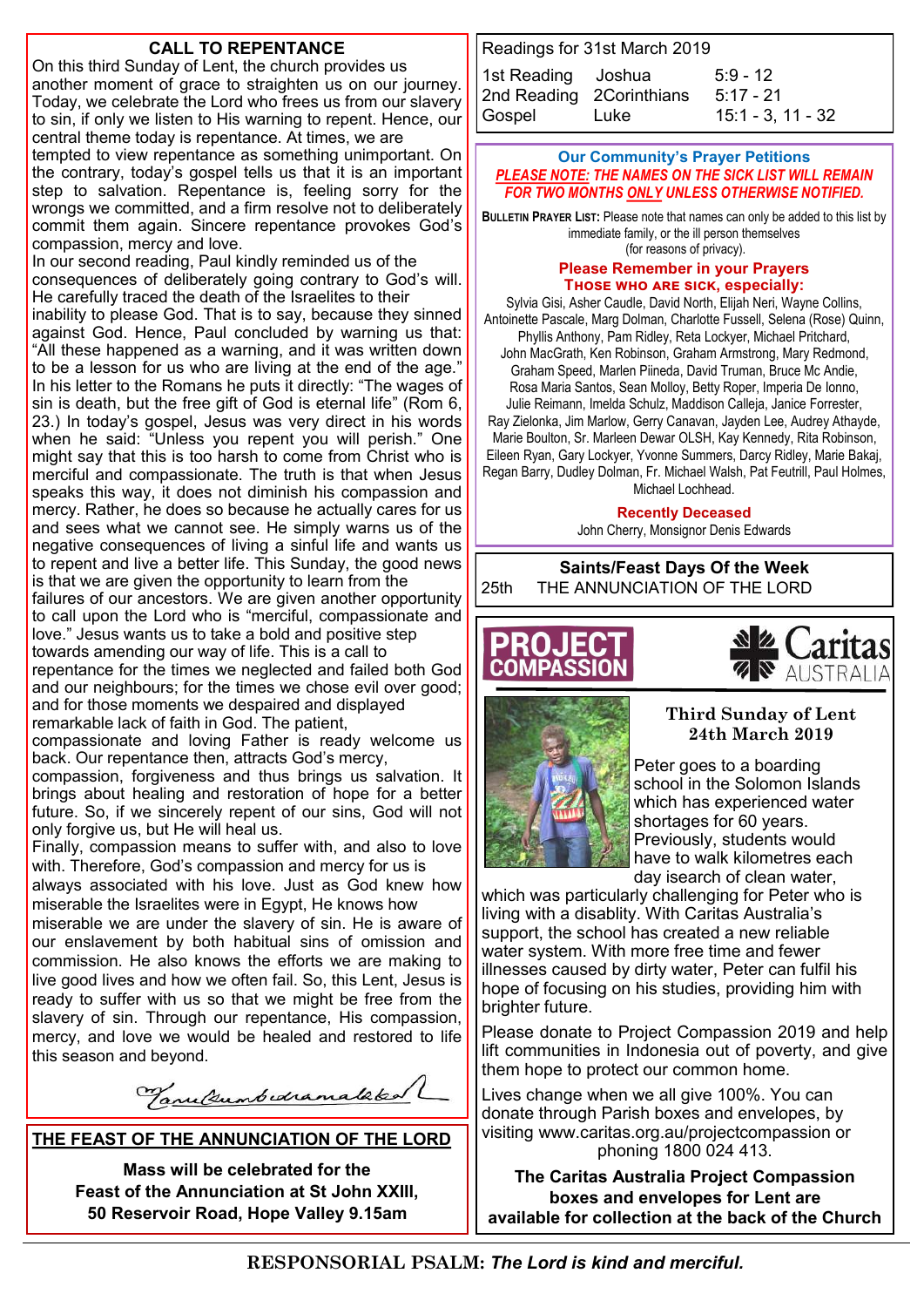#### **ST VINCENT DE PAUL HQ: 1300 729 202 from 9.00am — 1.00pm or www.vinnies.org.au**



#### **St Vincent de Paul Modbury Conference**

*Lord your timeless lesson sings out in the voice of constant waves, in the wind through the trees and in the harmonies of life. Wash clean our ears to hear you, make us listen now, for we need your great wisdom to assist us in our life. Amen.*

A quieter week with only three calls, but including one from a mother of four who has been moved into temporary accommodation with a minimum of furnishings.

Our pantry stocks are looking reasonably good, but we would appreciate any donations of margarine, rice, jam and tea bags.

With the concept that a "hand up" is the purpose of the assistance visit, and is designed to help the recipients through to their next payment, donated foodstuff in smaller quantity packs is most acceptable.

*It will greatly help if any or all of these items could be placed in the Vinnies' collection basket.* 

## **REACH OUT GROUP**

|               | i ucsuay z |
|---------------|------------|
|               | 9.15am N   |
| Reader:       | Jos H.     |
| Offertory:    | lan. & Ju∈ |
| Communion:    | Maureen    |
| Altar Server: | Leo N.     |
|               |            |

Tuesday 26th March, 2019 9.15am Mass at St John XXIII  $dy D$ . K.& Margaret E.

All Welcome



Congratulations Olive McGovern No. 83 Drawn by Margaret Giebel

Contact: Marg Dolman 8264 1317 to be included in the draw.

## **PARISH FINANCE COUNCIL**

**The next meeting for the Parish Finance Council is on the 25th March, St John XXIII Meeting Room at 7.30pm.**



#### **STATIONS of the CROSS**

**Stations of the Cross on Friday Nights during Lent at HOLY TRINITY Church Para Hills, at 7-00pm** 



**There will be no flowers during Lent.**  All donations will go towards the Easter arrangements. A big Thankyou to the loyal supporters of flower donations to keep our churches beautiful during the year.

#### **LENTEN STUDY OF THE GOSPEL OF LUKE**

Father Jack has prepared a study on Luke's gospel. The sessions will be on every Thursday of Lent starting at 7 pm.

Sessions will finish at 9pm sharp.

Come along to St John XXIII Catholic Church

50 Reservoir Road, Hope Valley.

All are welcome.

Bring your bible and notebook.

*On Saturday 13th April, a retreat will be led by Annette Heinemann following the themes of the Lenten study*

#### Please Note Change of Mass Times During Lent at Holy Trinity

During Lent an extra Mass will be celebrated at Holy Trinity Church on Thursday mornings at 9.15am.





## *PASSING OF PARISHIONER JOHN CHERRY.*

The Funeral for John Cherry will be held at Holy Trinity Catholic Church 3 James Street, Para Hills on Tuesday 26th March with Rosary at 1.30pm and Mass at 2pm, refreshments in the Church Hall after the Mass.

#### **HAPPY BIRTHDAY MARCH BABIES**

- 26th Ken Randell
- 27th Robert Javier

28th Joanne Weaver

- 29th Joseph Gavini, Odessa Palmer
- 30th Eugene Augustine, Crystal Forrester

## **Easter Triduum**

Our celebration of the events of Holy Week are a celebration of our commitment to the central event of our faith. On Holy Thursday, we gather to celebrate the Eucharist, Christ's giving of himself at the Last Supper and in his death. Jesus' giving of himself is completed in the events of Good Friday, when he surrenders to the will of the Father. The events of Holy Week are connected with each other and come to fulfilment in the great feast of Easter, that all hope of Christians is illumined in the fact that Jesus is risen. We strongly encourage all members of our parish community to celebrate all three parts of the Triduum, beginning with Holy Thursday at Holy Trinity.

**Regards** Therese Meyers [on behalf of the Liturgy Committee]

**GOSPEL ACCLAMATION:** *Glory and praise to you, Lord Jesus Christ! Repent, says the Lord; the kingdom of heaven is at hand. Glory and praise to you Lord Jesus Christ!*